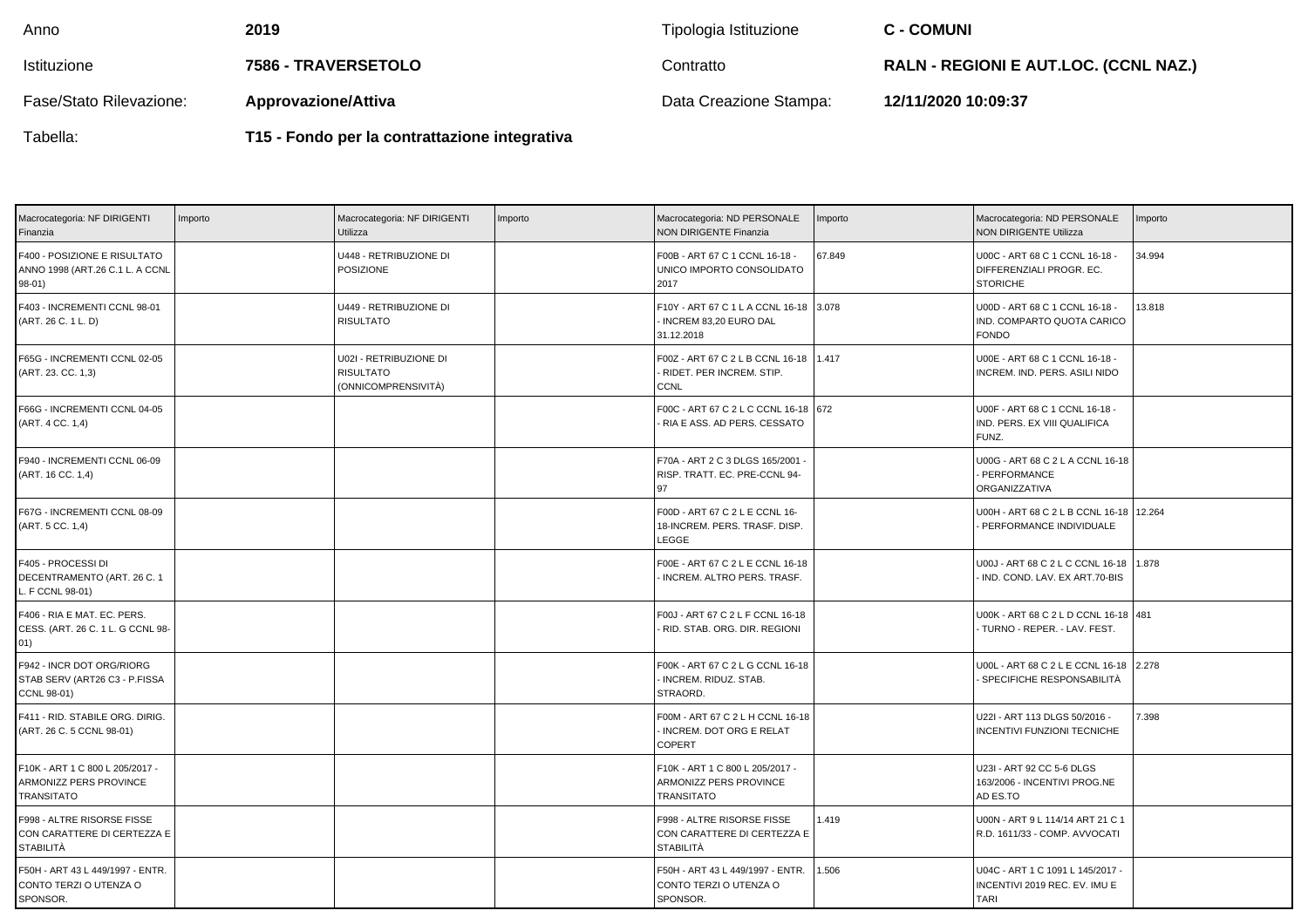| F51H - ART 43 L 449/1997 -<br>RISPARMI DI GESTIONE                        |  | F96H - ART 16 CC 4-5-6 DL 98/11 -<br>RISP. PIANI RAZIONALIZZAZIONE               |       | U00P - ART 70-TER CCNL 16-18 -<br><b>COMPENSI ISTAT</b>                         |        |
|---------------------------------------------------------------------------|--|----------------------------------------------------------------------------------|-------|---------------------------------------------------------------------------------|--------|
| F408 - INTEGRAZIONE 1,2% (ART.<br>26 C. 2 CCNL 98-01)                     |  | F00N - ART 113 DLGS 50/2016 -<br>QUOTE INCENTIVI FUNZIONI<br><b>TECNICHE</b>     |       | U00Q - ART 68 C 2 L G CCNL 16-18<br>ALTRE SPEC. DISP. DI LEGGE                  |        |
| F943 - RIORGANIZZ. (ART. 26 C. 3<br>- PARTE VARIAB. CCNL 98-01)           |  | F00Q - ART 92 CC 5-6 DLGS<br>163/06 - QUOTE PROG.NE AD<br><b>ESAURIMENTO</b>     |       | U00R - ART 68 C 2 L H CCNL 16-18<br>- MESSI NOTIFICATORI                        |        |
| F10M - ART 9 C 3 L 114/14 - COMP<br>AVVOCATI CARICO<br>CONTROPARTI        |  | F10M - ART 9 C 3 L 114/14 - COMP<br>AVVOCATI CARICO<br><b>CONTROPARTI</b>        |       | U00S - ART 68 C 2 L I CCNL 16-18 -<br>RIS. PERS. DA CASE DA GIOCO               |        |
| F10N - ART 9 C 6 L 114/14 - COMP<br>AVVOCATI SPESE COMPENSATE             |  | F10N - ART 9 C 6 L 114/14 - COMP<br>AVVOCATI SPESE COMPENSATE                    |       | U00T - ART 68 C 2 L J CCNL 16-18 7.254<br>PEO ANNO DI RIFERIMENTO               |        |
| F10L - ART 1 C 1091 L 145/2018 -<br>REC. EV. IMU E TARI                   |  | F10L - ART 1 C 1091 L 145/2018 -<br>REC. EV. IMU E TARI                          |       | U01B - ART 56-TER CCNL 16-18 -<br>PL SERV. AGG INIZ PRIVATA                     |        |
| F404 - SPEC. DISP. DI LEGGE<br>(ART. 20 C. 2 CCNL 06-09)                  |  | F00S - ART 70-TER CCNL 16-18 -<br>CONTR ISTAT E ENTI PUBBL<br><b>AUTORIZZ</b>    |       | U00M - ART 56-QUATER L C<br>CCNL16-18 - PL INC PROV VIOLAZ<br><b>CODICE STR</b> |        |
| F68G - INCARICHI DA SOGGETTI<br>TERZI (ART. 20, CC. 3-5 CCNL 06-<br>(09)  |  | F00V - ART 56-TER CCNL 16-18 -<br>RISORSE SERV AGG PL INIZ<br>PRIVATA            |       | U00V - ART 56-QUINQUIES CCNL<br>16-18 - PL INDENNITÀ DI SERV.<br><b>ESTERNO</b> |        |
| F96H - ART 16 CC 4-5-6 DL 98/11 -<br>RISP. PIANI RAZIONALIZZAZIONE        |  | F01V - ART 56-QUATER L C CCNL<br>16-18 - PROV. VIOLAZ. CODICE<br><b>STRADA</b>   |       | U00Y - ART 56-SEXIES CCNL 16-<br>18 - PL INDENNITÀ DI FUNZIONE                  |        |
| F01L - ART 23 CC 4, 6 DLGS<br>75/2017 - RIS. SPERIMENTAZIONE              |  | F00T - ART 67 C 3 L C CCNL 16-18 20.300<br>ALTRE SPEC. DISP. DI LEGGE            |       | U998 - ALTRI ISTITUTI NON<br>COMPRESI FRA I PRECEDENTI                          |        |
| F995 - ALTRE RISORSE VARIABILI                                            |  | F00U - ART 67 C 3 L D CCNL 16-<br>18-RIA CESS ANNO PREC MENSIL<br><b>RESIDUE</b> | 56    | U00U - ART 15 C 1 CCNL 16-18 -<br>RETRIB. DI POSIZIONE                          | 57.432 |
| F999 - SOMME NON UTILIZZATE<br>FONDO ANNO PRECEDENTE                      |  | F00W - ART 67 C 3 L E CCNL 16-18 598<br>-RISP. STRAORD. CONS. ANNO<br>PREC.      |       | U00W - ART 15 C 1 CCNL 16-18 -<br>RETRIB. DI RISULTATO                          | 14.038 |
| F934 - DECURTAZIONE FONDO<br>3.356,97 EURO (ART.1 C.3 L. E<br>CCNL 00-01) |  | F00X - ART 67 C 3 L F CCNL 16-18<br>MESSI NOTIFICATORI                           |       | U00X - ART 15 C 6 CCNL 16-18 -<br>RETRIB. DI RISULTATO INC.<br><b>INTERIM</b>   | 859    |
| F27I - ART 1 C 456 L 147/2013 -<br>DECURTAZIONE PERMANENTE                |  | F00Y - ART 67 C 3 L G CCNL 16-18<br>RIS. PERS. DA CASE DA GIOCO                  |       |                                                                                 |        |
| F00P - ART 23 C 2 DLGS 75/2017 -<br>DEC. FONDO RISPETTO LIMITE<br>2016    |  | F01J - ART 67 C 3 L H CCNL 16-18 5.479<br>INTEGRAZIONE 1,2% M.S. 1997            |       |                                                                                 |        |
| F01S - ART 40 C 3-Q DLGS<br>165/2001 - DEC. ANNO PER PIANI<br>DI RECUP.   |  | F01K - ART 67 C 3 L I CCNL 16-18-<br>RIS. OBIETT. ENTE ANCHE<br>MANTEN.          | 1.456 |                                                                                 |        |
| F01T - ART 4 DL 16/2014 - DEC.<br>ANNO PER PIANI DI RECUP.                |  | F01L - ART 23 CC 4, 6 DLGS<br>75/2017 - RIS. SPERIMENTAZIONE                     |       |                                                                                 |        |
| F01P - ALTRE DECURTAZIONI                                                 |  | F01M - ART 67 C 3 L K CCNL 16-<br>18-INTEGR. PERS. TRASF.<br>CORSO D'ANNO        |       |                                                                                 |        |
|                                                                           |  | F01N - ART 68 C 1 CCNL 16-18-RIS 2.527<br>FISSE NON UTILIZZATE FONDI<br>PREC.    |       |                                                                                 |        |